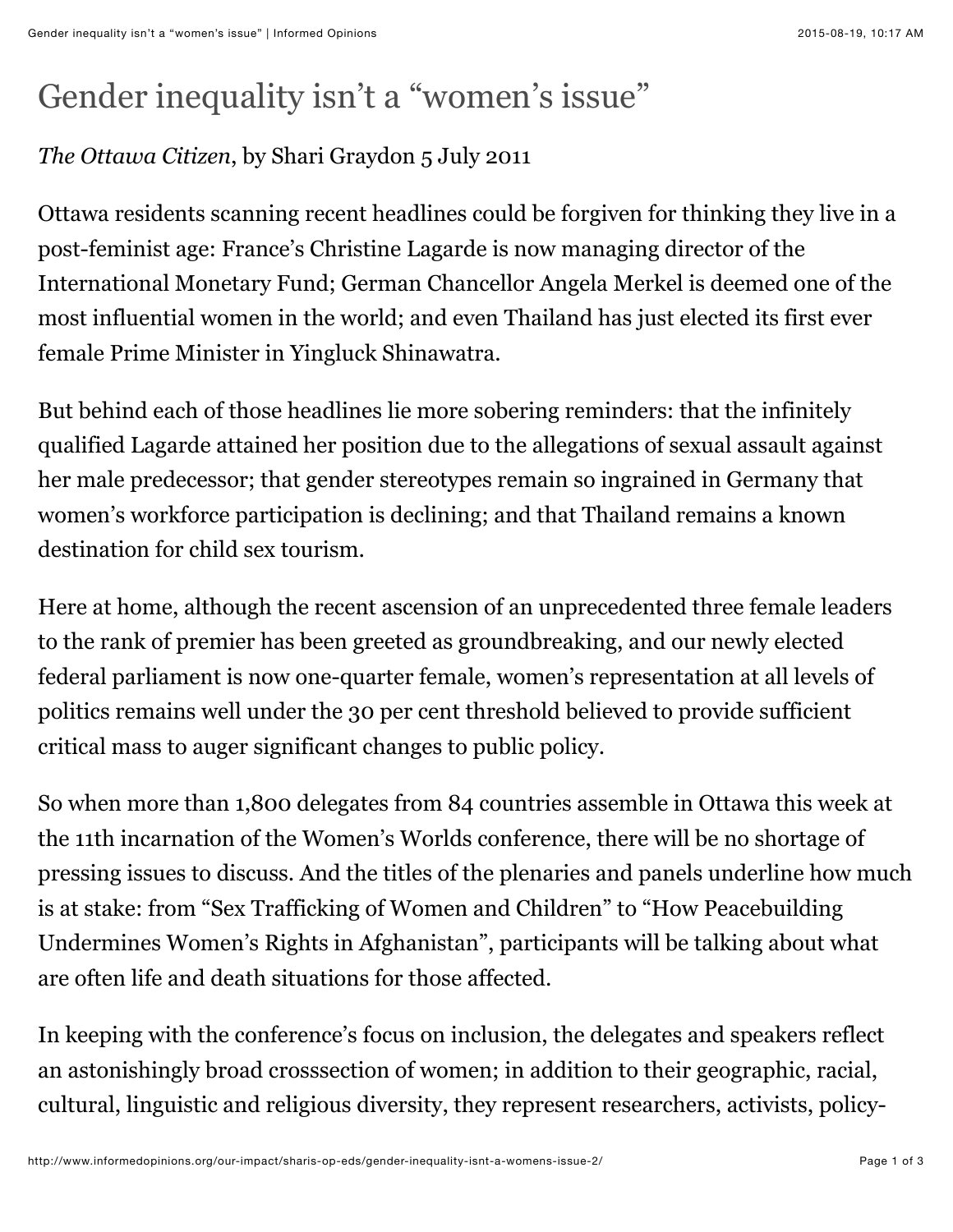makers and advocates. This reflects the recognition by co-hosts Carleton University and the University of Ottawa that genuine progress comes when theory and research are married to pragmatism and practice.

But there's a bigger piece missing here, no fault of the hardworking conference organizers and dedicated participants. And that's the very notion – unspoken but pervasive – that responsibility for many of the issues being discussed is appropriately relegated to women.

The very term "women's issues" has often been misused to imply that some things ought not be spoken about in mixed company that naturally, men would have neither interest in, nor accountability for addressing problems that only, or mostly, affect women. Or that the intractable problems themselves are just part of the territory when you have the misfortune to be born short of a y chromosome.

But the world doesn't operate on a two-solitudes basis: men and women are in it together – from perpetuating the species and building healthy communities to saving the planet we live on. And as a growing body of international research makes clear, when women are protected from violence and exploitation, when they're educated and welcomed as equals, when their skills and contributions are fully integrated into the societies in which they live, everyone benefits: women themselves, of course; their children, not surprisingly; and, yes, even men and the broader community.

The inspirational women speaking at Women's Worlds 2011 – such as Ecuador's Monica Chuji Gulinga, who chairs her country's Constituent Assembly Committee on Natural Resources and Biodiversity, and American Cherokee Andrea Smith, who teaches at the University of California and co-founded an anti-violence initiative – know this truth in a deep way, from daily lived experience. As do the hundreds of other women who will be sharing their expertise and hard-fought lessons on everything from microfinance, cooperative entrepreneurship and conflict resolution to effective lobbying, grassroots organizing and indigenous healing.